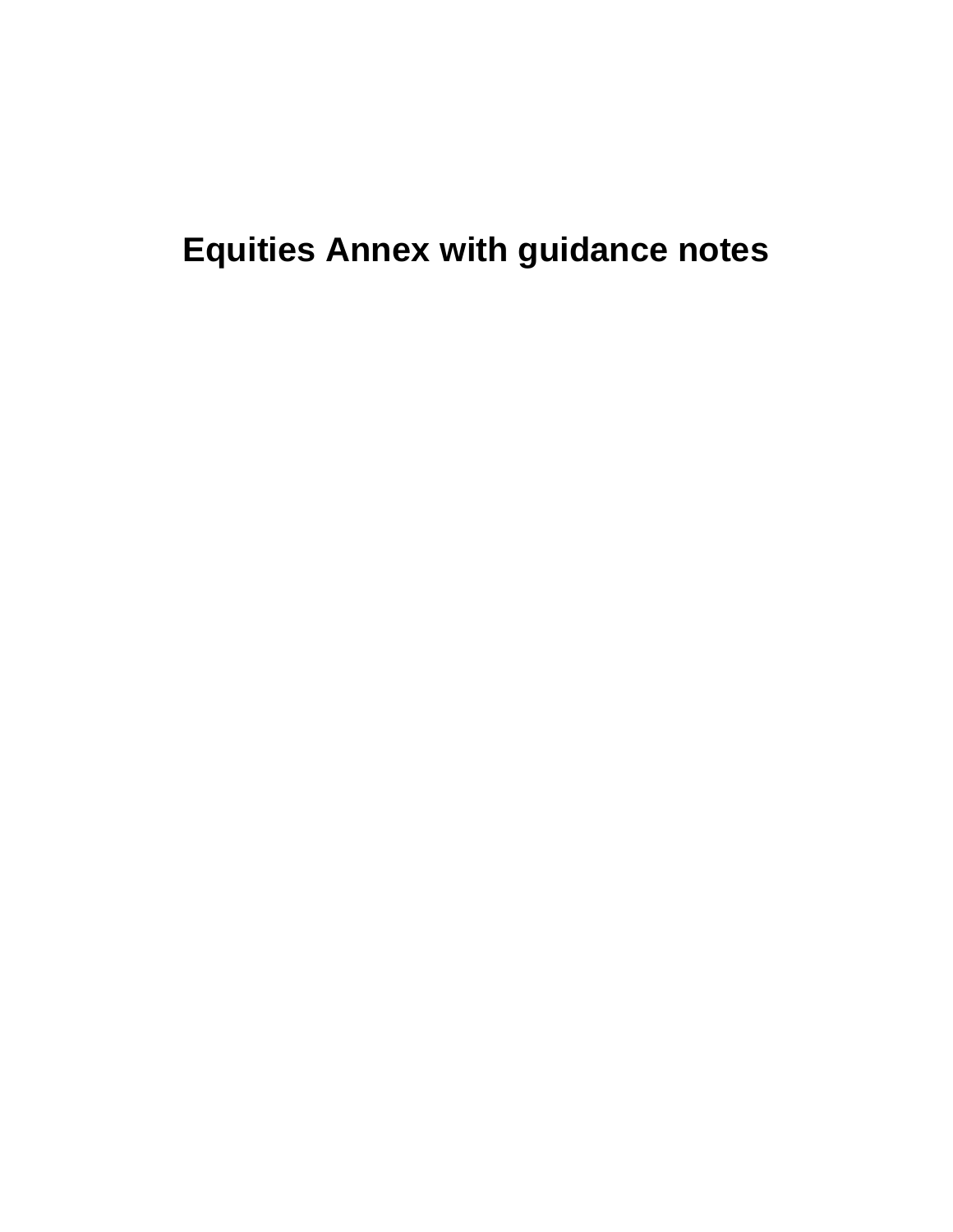# **ANNEX 1, PART 2**

# **Supplemental terms and conditions applicable in respect of equities**

This Annex constitutes an Annex to the PSA/ISMA Global Master Repurchase Agreement dated 1995 between .................................... and .................................. (the **"Agreement"**)

### 1. **Scope**

1.1 The parties have agreed that the Transactions to which the Agreement applies may include Transactions in respect of which the Purchased Securities or Margin Securities consist of or include equities and the terms and conditions of this Part of this Annex shall apply to such Transactions.

### 2. **Interpretation**

- 2.1 For the purposes of this Annex and the Agreement:
	- (a) **"equities"** and **"equity securities"** include shares or stock in the share capital of a corporation, whether ordinary shares or preference shares or other kinds of shares or stock;
	- (b) **"Equivalent Margin Securities"** shall mean, in relation to Margin Securities which are equities and which are partly paid or have been converted, subdivided, consolidated, redeemed, made the subject of a takeover, capitalisation issue, rights issue or event similar to any of the foregoing, the following:
		- (i) in the case of conversion, subdivision or consolidation, securities equivalent to the securities into which the Margin Securities have been converted, subdivided or consolidated provided that, if appropriate, notice has been given in accordance with paragraph 3.5(ii) of this Part of this Annex;
		- (ii) in the case of redemption, a sum of money equivalent to the proceeds of the redemption;
		- (iii) in the case of takeover, a sum of money or securities equivalent to the consideration or alternative consideration of which the party which transferred the relevant Margin Securities has given notice to the other party in accordance with paragraph 3.5(ii) of this Part of this Annex;
		- (iv) in the case of a call on partly paid securities, securities equivalent to the paid-up securities provided that the party which transferred the relevant Margin Securities shall have paid to the other party a sum of money equal to the sum due in respect of the call;
		- (v) in the case of a capitalisation issue, securities equivalent to the Margin Securities together with the securities allotted by way of bonus thereon;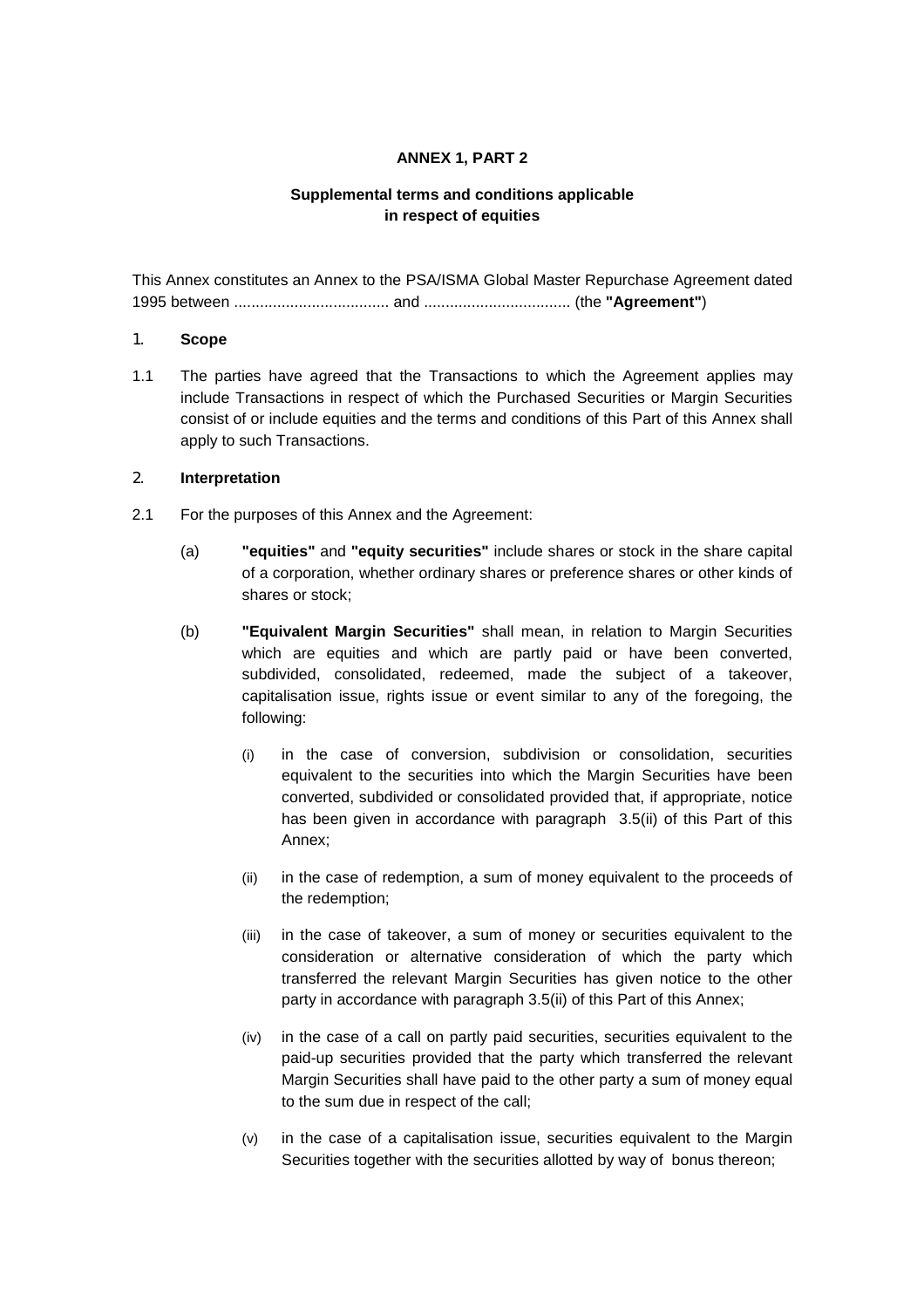- (vi) in the case of a rights issue, securities equivalent to the Margin Securities together with the securities allotted thereon provided that the party which transferred the relevant Margin Securities has given notice to the other party in accordance with paragraph 3.5(ii) of this Part of this Annex and has paid to the other party all and any sums due in respect thereof;
- (vii) in the event that income in the form of securities, or a certificate which may at a future date be exchanged for securities or an entitlement to acquire securities is distributed, securities equivalent to the Margin Securities together with securities or a certificate or an entitlement equivalent to those allotted provided that notice has been given in accordance with paragraph 3.5(ii) of this Part of this Annex;
- (viii) in the case of any event similar to any of the foregoing, securities equivalent to the Margin Securities together with or replaced by a sum of money or securities or other property equivalent to that received in respect of such Margin Securities resulting from such event;
- (c) **"Equivalent Securities"** shall mean, in relation to Purchased Securities which are equities and which are partly paid or have been converted, subdivided, consolidated, redeemed, made the subject of a takeover, capitalisation issue, rights issue or event similar to any of the foregoing, the following:
	- (i) in the case of conversion, subdivision or consolidation, securities equivalent to the securities into which the Purrchased Securities have been converted, subdivided or consolidated provided that, if appropriate, notice has been given in accordance with paragraph 3.5(ii) of this Part of this Annex;
	- (ii) in the case of redemption, a sum of money equivalent to the proceeds of the redemption;
	- (iii) in the case of takeover, a sum of money or securities equivalent to the consideration or alternative consideration of which the Seller has given notice to the Buyer in accordance with paragraph 3.5(ii) of this Part of this Annex;
	- (iv) in the case of a call on partly paid securities, securities equivalent to the paid-up securities provided that the Seller shall have paid to the Buyer a sum of money equal to the sum due in respect of the call;
	- (v) in the case of a capitalisation issue, securities equivalent to the Purchased Securities together with the securities allotted by way of bonus thereon;
	- (vi) in the case of a rights issue, securities equivalent to the Purchased Securities together with the securities allotted thereon provided that the Seller has given notice to the Buyer to take up in accordance with paragraph 3.5(ii) of this Part of this Annex and has paid to the Buyer all and any sums due in respect thereof;
	- (vii) in the event that income in the form of securities, or a certificate which may at a future date be exchanged for securities or an entitlement to acquire securities is distributed, securities equivalent to the Purchased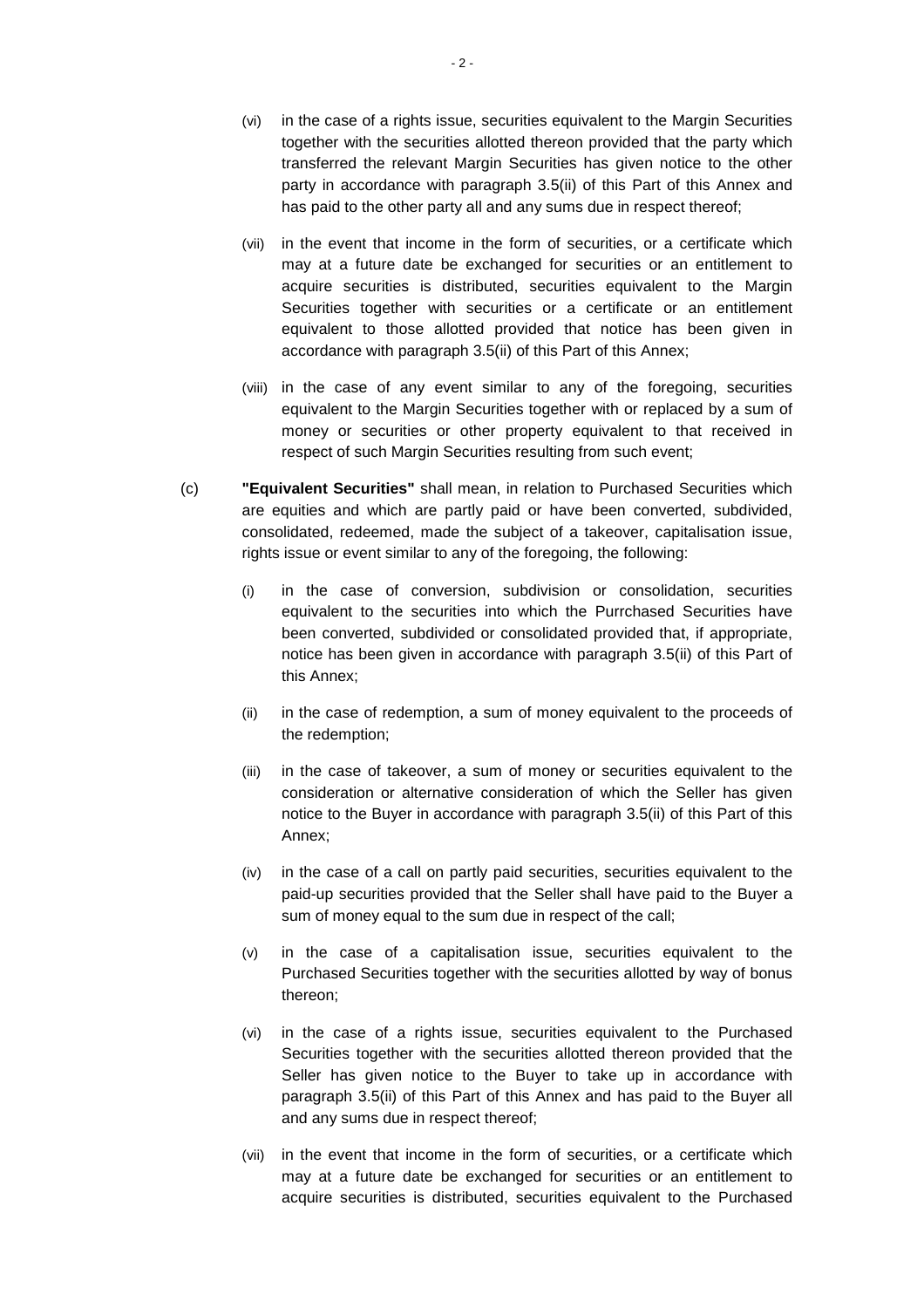Securities together with securities or a certificate or an entitlement equivalent to those allotted provided that notice has been given in accordance with paragraph 3.5(ii) of this Part of this Annex;

- (viii) in the case of any event similar to any of the foregoing, securities equivalent to the Purchased Securities together with or replaced by a sum of money or securities or other property equivalent to that received in respect of such Purchased Securities resulting from such event;
- (d) for the avoidance of doubt, **"Income"** does not include any distribution included within the meaning of the term Equivalent Securities or Equivalent Margin Securities.

## 3. **Amendment**s

- 3.1 In relation to Transactions to which this Annex applies, the Agreement shall be construed as if it had been amended and supplemented as set out in paragraphs 3.2 to 3.9 of this Part of this Annex.
- 3.2 The title to the Agreement and Paragraph 1(a) of the Agreement shall be construed as if the references in them to "equities" had been deleted.
- 3.3 Subject as otherwise provided in this Annex or as otherwise agreed between the parties, where the Income paid or distributed by the issuer of Purchased Securities or Margin Securities is not in the form of money but is in the form of other property, the obligation of a party under Paragraph 5 of the Agreement to pay to the other party an amount equal to the amount paid by the issuer shall be construed as an obligation to transfer property equivalent to that distributed by the issuer.
- 3.4 The existing Paragraph 5 of the Agreement shall be replaced by the following:

## **"5. Income Payments**

- (a) Unless otherwise agreed:
	- (i) where the Term of a particular Transaction extends over an Income Payment Date in respect of any Securities subject to that Transaction which are not equities, Buyer shall on the date such Income is paid by the issuer transfer to or credit to the account of Seller an amount equal to (and in the same currency as) the amount paid by the issuer;
	- (ii) where Margin Securities which are not equities are transferred from one party ("the first party") to the other party ("the second party") and an Income Payment Date in respect of such Securities occurs before Equivalent Margin Securities are transferred by the second party to the first party, the second party shall on the date such Income is paid by the issuer transfer to or credit to the account of the first party an amount equal to (and in the same currency as) the amount paid by the issuer;

and for the avoidance of doubt references in this sub-paragraph to the amount of any Income paid by the issuer of any Securities shall be to an amount paid without any withholding or deduction for or on account of taxes or duties notwithstanding that a payment of such Income made in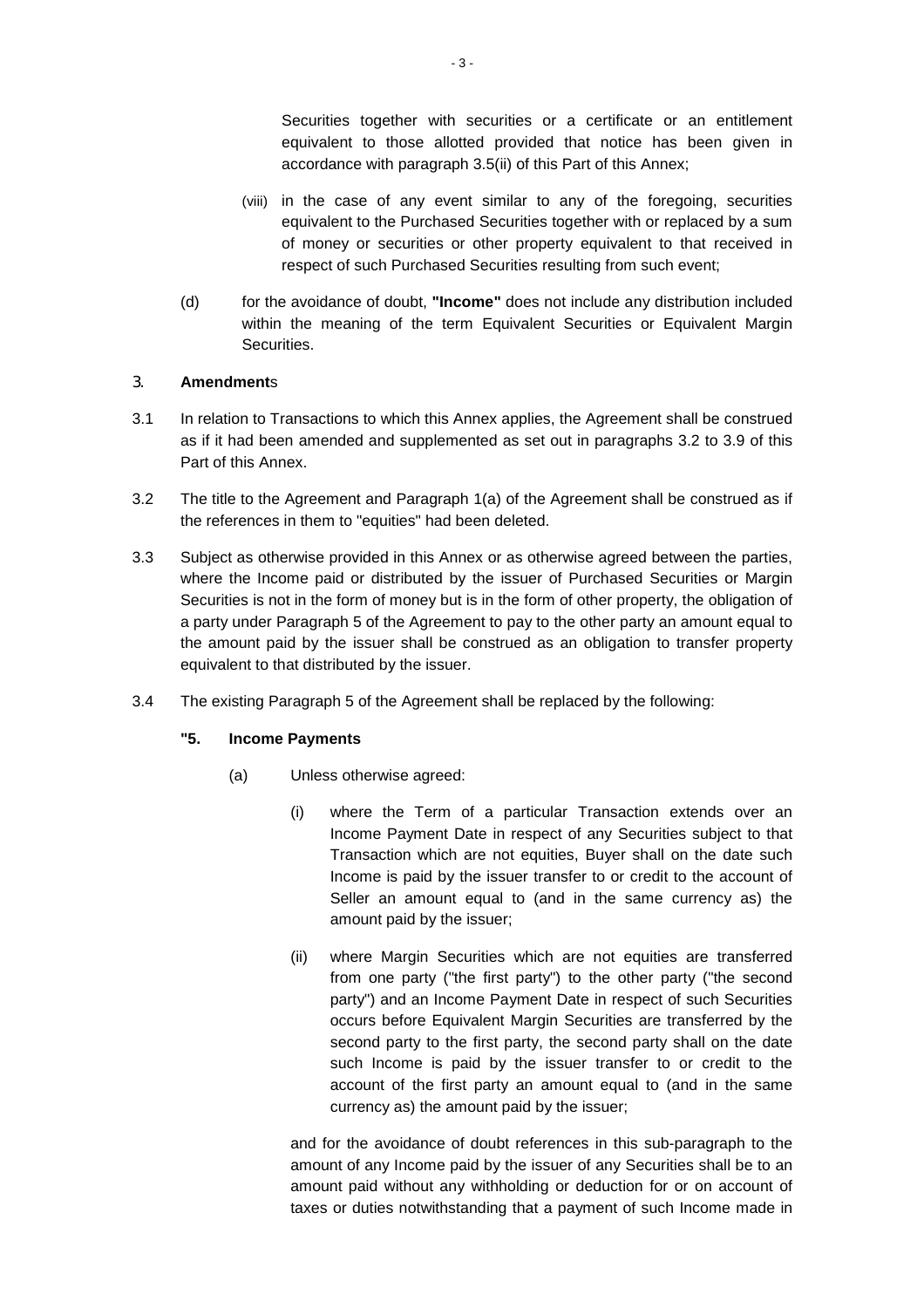certain circumstances may be subject to such a withholding or deduction.

- (b) (i) Unless otherwise agreed, where the Purchased Securities the subject of a Transaction consist of or include equities in respect of which an Income Payment Date would, but for this provision, occur during the Term of such Transaction, Seller shall seek to effect a substitution of such equities in accordance with paragraph 8(a) before the Notice Date referred to in sub-paragraph (b)(iii), but if such a substitution has not been effected by that date then Termination of such Transaction shall, provided that Seller has notified Buyer of such Termination in accordance with subparagraph (b)(iii), occur on, and, accordingly, the Repurchase Date of such Transaction shall fall on, the Business Day immediately preceding such Income Payment Date.
	- (ii) Unless otherwise agreed and except to the extent that Equivalent Margin Securities in respect of the relevant Margin Securities have already been transferred, where one party (the "transferor") has transferred Margin Securities which are equities to the other (the "transferee") then, on the Business Day preceding the next Income Payment Date in respect of such Margin Securities, the transferee shall transfer to the transferor Equivalent Margin Securities in respect of such Margin Securities in exchange for new Margin Securities as if such transfers were made pursuant to a request under paragraph 8(d) to which the transferee had agreed, Provided that (aa) the transferor has given notice to the transferee in accordance with sub-paragraph (b)(iii) of the application of this sub-paragraph (b)(ii) and (bb) the transferor has provided reasonable details to the transferee of the Margin Securities in question, the relevant Income Payment Date and the new Margin Securities to be exchanged for such Equivalent Margin Securities and the transferee has indicated to the transferor that such new Margin Securities are acceptable to it.
	- (iii) Any notice given pursuant to sub-paragraphs (b)(i) or (b)(ii) above shall not be valid unless given so as to be effective, at the latest, one hour before the close of business on the last Business Day (the "**Notice Date**") on which the recipient would customarily be required to initiate settlement of the securities to be transferred by it pursuant to such notice in order for settlement to take place on the Business Day immediately preceding the relevant Income Payment Date.
	- (iv) Nothing in this sub-paragraph (b) shall prejudice any entitlement of either party to terminate a Transaction in any other manner permitted by the Agreement.
- (c) Unless otherwise agreed between the parties, where (notwithstanding, and without prejudice to, sub-paragraph (b) above) Equivalent Securities in respect of Purchased Securities which are equities or, as the case may be, Equivalent Margin Securities in respect of Margin Securities which are equities have not been transferred by Buyer to Seller or the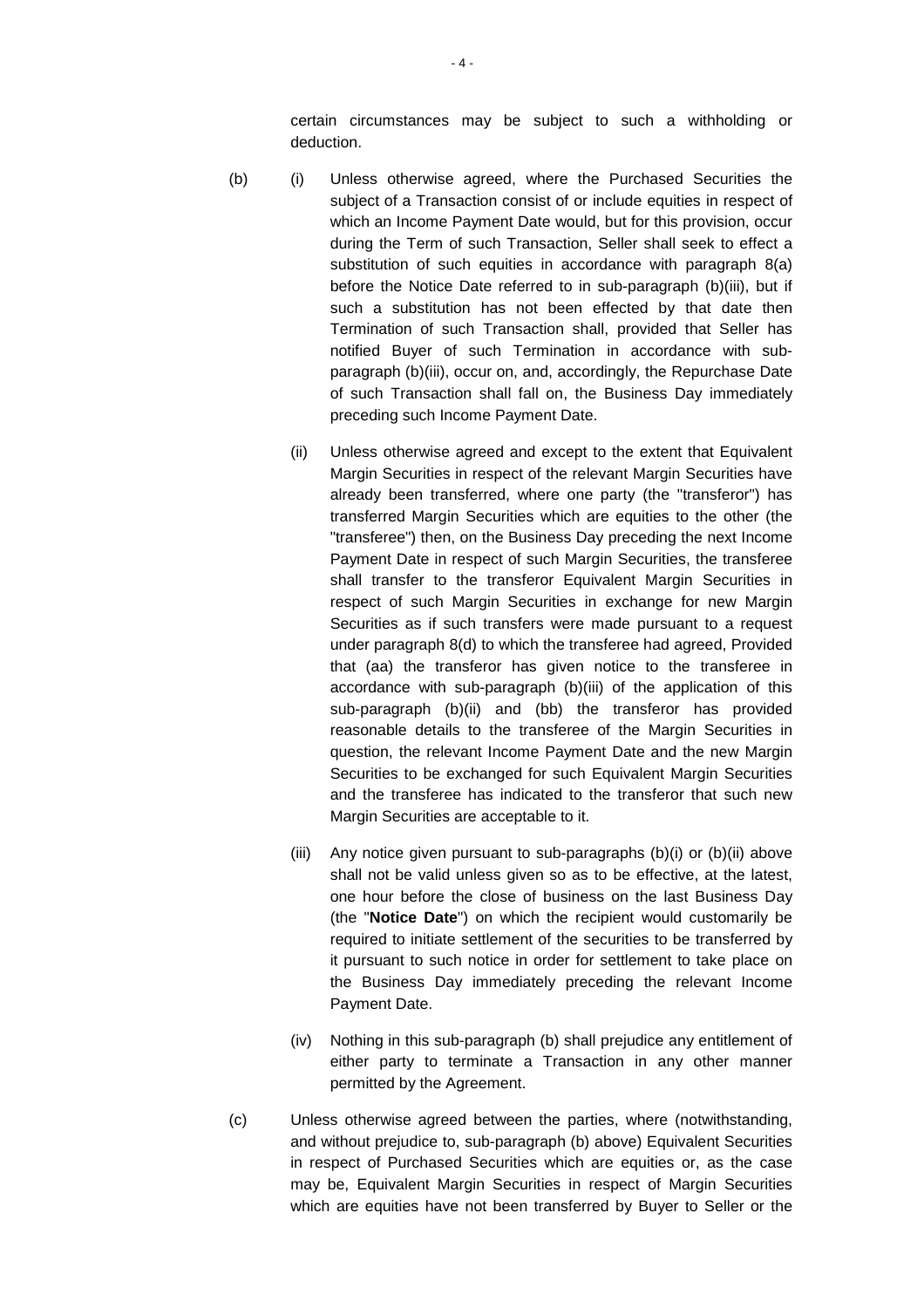transferee to the transferor prior to an Income Payment Date in respect of such Securities, sub-paragraph (a) above shall not apply in respect of such Securities, but instead Buyer shall or, as the case may be, the transferee shall, on the date Income is paid by the issuer of those Securities, transfer to or credit to the account of Seller or, as the case may be, the transferor:

- (i) an amount equal to (and in the same currency as) so much of such Income attributable to such Securities as is (if it is the holder of such Securities on such Income Payment Date) or would have been (if it had been the holder of such Securities on such Income Payment Date) paid in cash by the issuer to the holder; and
- (ii) an amount equal to such amount, if any, in respect of tax or tax benefit as Buyer or the transferee is (if it is the holder of such Securities on such Income Payment Date) or would have been (if it had been the holder of such Securities on such Income Payment Date) entitled to claim or recover in cash from the issuer's jurisdiction in respect of such Income payment;

Provided that, unless otherwise agreed between the parties, if Buyer or, as the case may be, the transferee has failed to make reasonable efforts to transfer the relevant Equivalent Securities or Equivalent Margin Securities prior to such Income Payment Date in circumstances where the Proviso to sub-paragraph (b)(i) above or, as the case may be, subparagraph (b)(ii) has been satisfied, then, instead of transferring or crediting the amount referred to in sub-paragraphs (i) and (ii) of this subparagraph (c), Buyer or, as the case may be, the transferee shall indemnify Seller or, as the case may be, the transferor in respect of any cost, loss or damage (excluding, for the avoidance of doubt, any consequential loss or damage) suffered by such person which it would not have suffered had the relevant Equivalent Securities or Equivalent Margin Securities been transferred prior to such Income Payment Date.

- (d) Where Buyer or, as the case may be, the transferee is required by law to make any transfer or credit pursuant to sub-paragraph (c) above subject to withholding or deduction of taxes or duties, and as a result would, but for this sub-paragraph, be required to pay additional amounts under paragraph 6(b) of the Agreement, unless otherwise agreed between the parties, it shall only be obliged to pay such additional amounts to the extent that it could, in the relevant circumstances, have avoided, satisfied or off-set the relevant obligation to withhold or deduct (or to account for the tax withheld or deducted) by utilising any available tax credit in respect of the relevant Securities (or transactions relating to them)."
- 3.5 In relation to Purchased Securities, or Margin Securities which are equities (and in respect of which Equivalent Securities or, as the case may be, Equivalent Margin Securities have not been transferred) Buyer, in the case of Purchased Securities, or the transferee of such Securities, in the case of Margin Securities, shall notify the other party (as soon as practicable but in any event within two Business Days after the day on which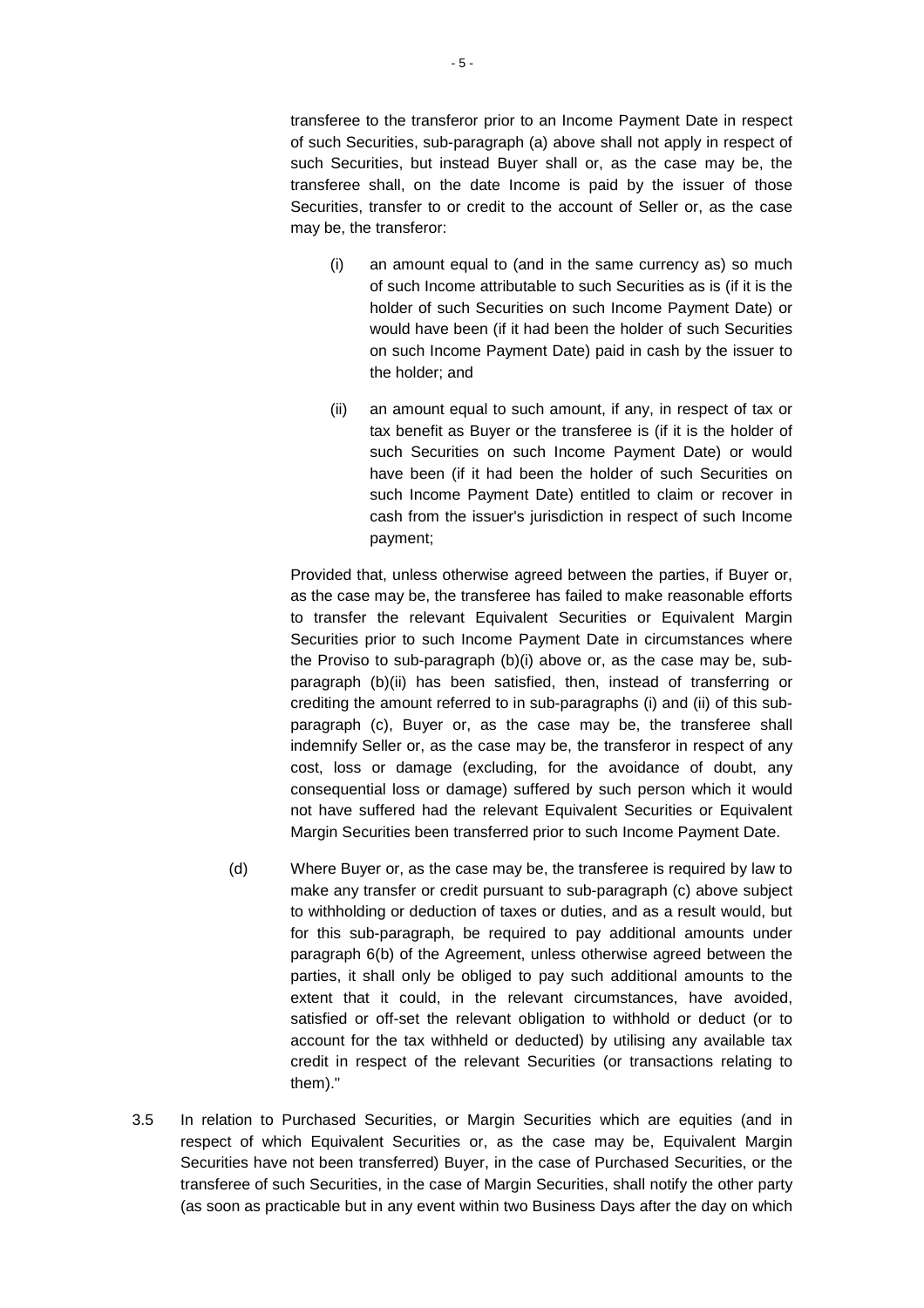a holder of such Securities would in the normal course have received such notice from the issuer) of any notice issued by the issuer of such Securities to the holders of such Securities relating to any proposed conversion, subdivision, consolidation, takeover, preemption, option or other similar right or event affecting such Securities or of any Income payment declared in respect of such Securities. Whether or not such notice is received from the first party, the other party may:

- (i) where the relevant Securities are Purchased Securities, cause the Transaction to be terminated in accordance with paragraphs 3(d), (e) and (f) of the Agreement as if the Transaction were an on demand Transaction or, where the relevant Securities are Margin Securities, request that Equivalent Margin Securities be transferred in respect of such Securities to paragraph 8(d) of the Agreement; and/or (as appropriate)
- (ii) within a reasonable time before the latest time for the exercise of the right or option give written notice to the first party that on redelivery of Equivalent Securities or Equivalent Margin Securities, as the case may be, it wishes to receive Equivalent Securities or Equivalent Margin Securities in such form as will arise if the right is exercised or, in the case of a right which may be exercised in more than one manner, is exercised as is specified in such written notice.
- 3.6 Where any voting rights fall to be exercised in relation to any Purchased Securities or Margin Securities which are equities and in respect of which Equivalent Securities or, as the case may be, Equivalent Margin Securities have not been transferred, Buyer, in the case of Purchased Securities, or the transferee, in the case of Margin Securities, shall use its best endeavours to arrange for voting rights of that kind to be exercised in relation to the relevant number of securities of that kind in accordance with the instructions of the other party provided that it holds such Securities and the other party shall have notified Buyer or the transferee, as the case may be, of its instructions in writing no later than seven Business Days prior to the date upon which such votes are exercisable or as otherwise agreed between the parties. For the avoidance of doubt the parties agree that subject as hereinbefore provided any voting rights attaching to the relevant Purchased Securities or Margin Securities shall be exercisable by the persons in whose name they are registered or in the case of such securities in bearer form, the persons by or on behalf of whom they are held, and not necessarily by the Buyer or Seller (as the case may be).
- 3.7 Seller shall promptly pay and account for any transfer or similar duties or taxes chargeable in connection with the transfer of Purchased Securities which are equities and any Equivalent Securities in respect thereof and shall reimburse to Buyer the amount of any liability incurred by it as a result of Seller's failure to do so.
- 3.8 Where Margin Securities which are equities are transferred by one party to the other, the transferor (the first party) shall promptly pay and account for any transfer or similar duties or taxes chargeable in connection with such transfer as well as in connection with any subsequent transfer by the transferee (the second party) of Equivalent Margin Securities in respect thereof to the first party and shall reimburse to the second party the amount of any liability incurred by the second party as a result of the first party's failure to do so.
- 3.9 In relation to Transactions to which this Annex applies and unless otherwise agreed, where any Purchased Securities, Equivalent Securities, Margin Securities or Equivalent Margin Securities are transferred through a settlement system which automatically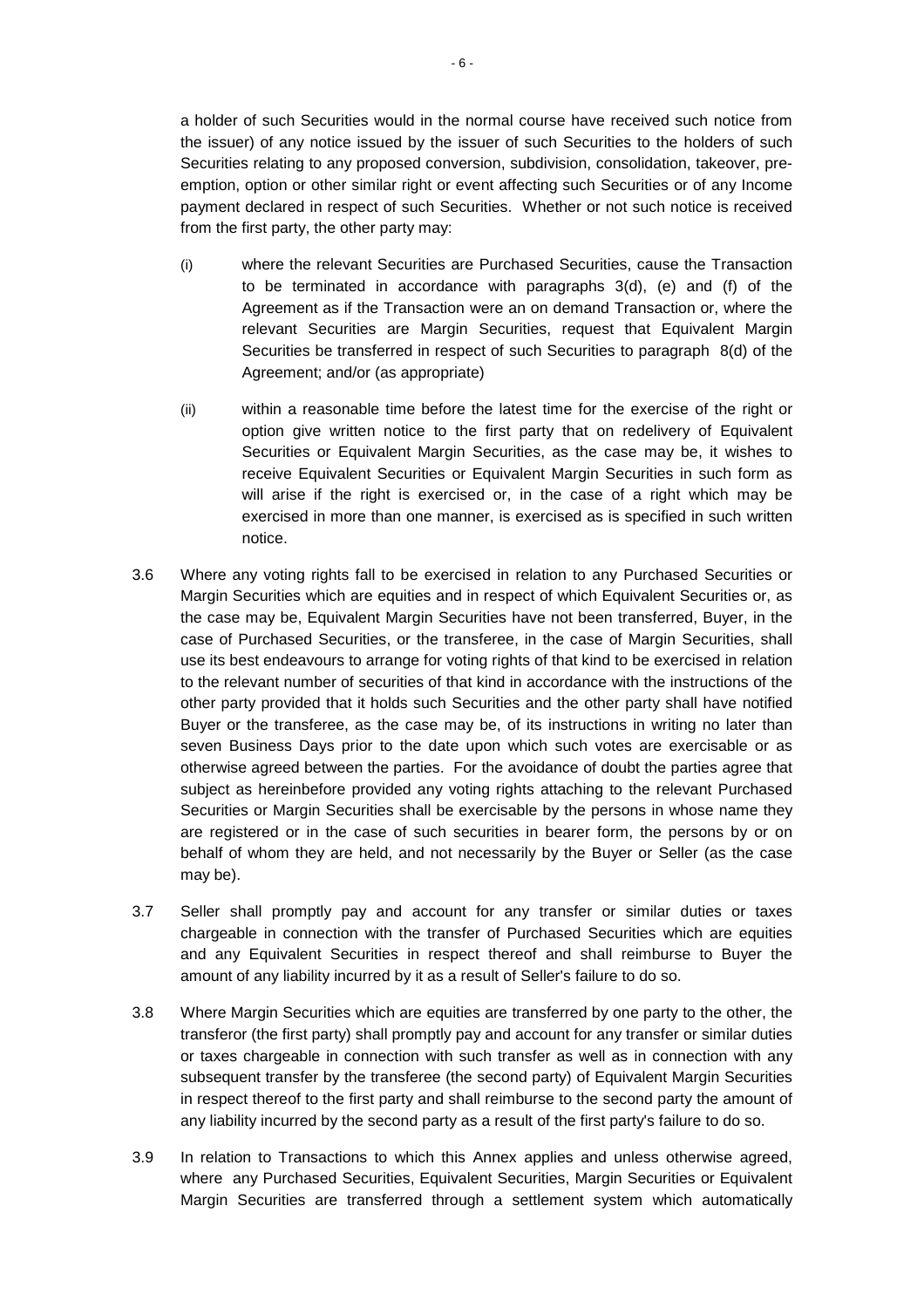generates a payment or delivery, or obligation to pay or deliver, against the transfer of such Securities, then:

- (i) such automatically generated payment, delivery or obligation shall be treated as a payment or delivery by the transferee to the transferor, and except to the extent that it is applied to discharge an obligation of the transferee to effect a payment or delivery, such payment or delivery, or obligation to pay or deliver, shall be deemed to be a Margin Transfer made by the transferee; and
- (ii) unless the parties shall have agreed otherwise, the party receiving such Margin Transfer shall cause to be made to the other party for value the same day either, where such Margin Transfer is a payment, an irrevocable payment in the amount of such Margin Transfer or, where such Margin Transfer is a delivery, an irrevocable delivery of Securities (or other property, as the case may be) equivalent thereto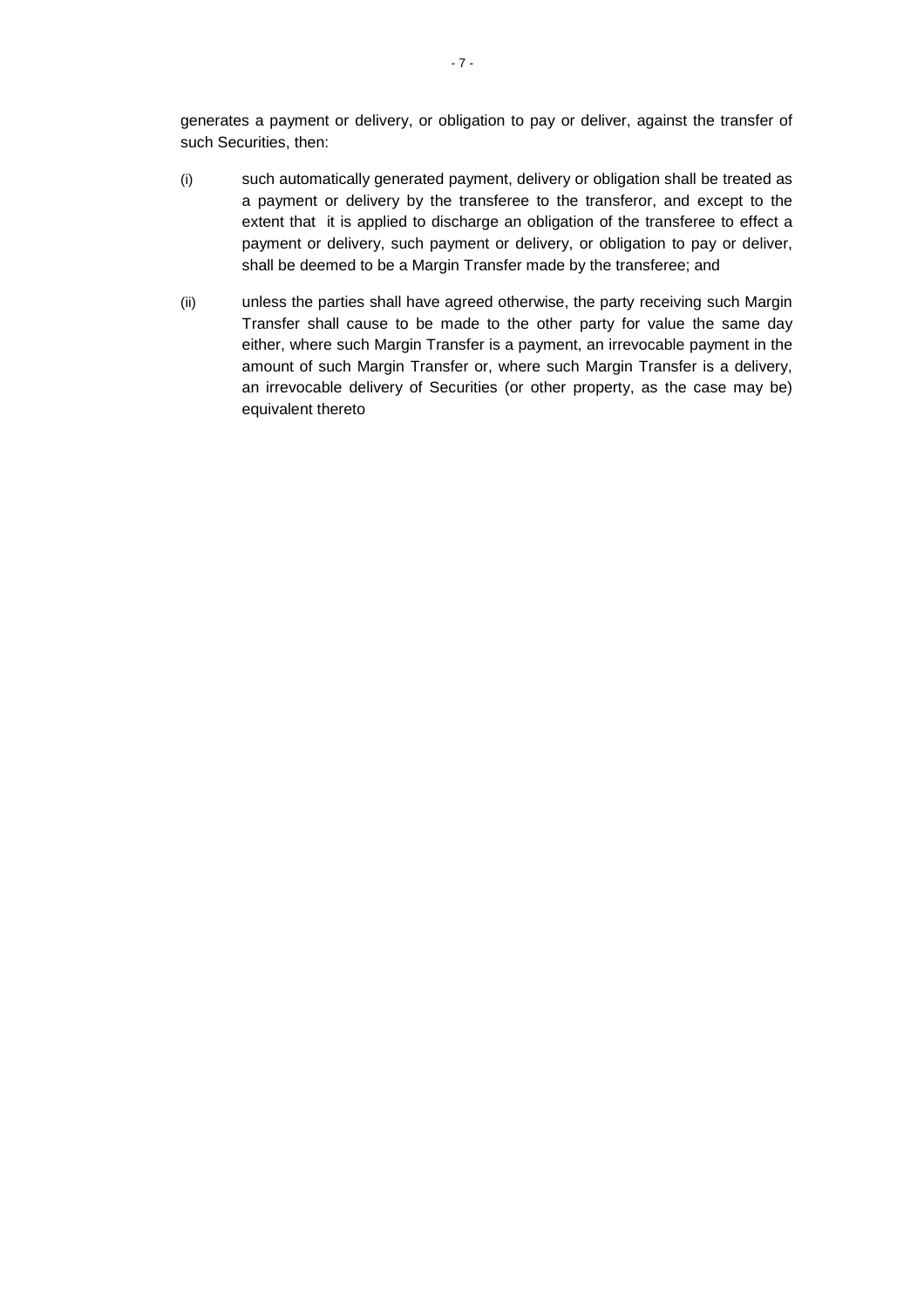# **GUIDANCE NOTES FOR USE WITH THE EQUITY ANNEX TO THE PSA/ISMA GLOBAL MASTER REPURCHASE AGREEMENT (NOVEMBER 1995 VERSION)**

These guidance notes:

- are designed to provide users of the Equity Annex with information on its content;
- do not form part of the Equity Annex or the GMRA; and
- summarize certain, but not all, of the provisions of the Equity Annex.

### 1. **Introduction**

The text of the GMRA was produced primarily with debt securities, and particularly government debt securities, in mind. Its use with other securities often necessitates additional provisions. This is the case with equities. Hence the specific exclusion of equities from the GMRA.

The Equity Annex contains additional provisions for inclusion where either the Purchased Securities or Margin Securities are equities. **The Equity Annex is designed to document Transactions which involve transfers of cash against transfers of "general collateral" which include equities or transfers of equities as Margin Securities. Users of the Equity Annex should, however, always satisfy themselves that these provisions are adequate and appropriate in the context of the particular transactions they propose to enter into and the particular securities which they propose to use**.

The provisions of the Equity Annex contemplate:

- additional events which may affect equity securities during the life of a transaction;
- the payment of income on securities otherwise than in cash;
- a methodology for dealing with the tax issues relating to manufactured dividends which may arise in respect of equities;
- voting rights;
- transfer taxes;
- arrangements that may apply to settlements of equities.

#### 2. **Documentation Structure**

The Equity Annex is structured as an annex to the GMRA. It is written as a Part 2 to Annex 1. Users should check that they do not have an existing Part 2, and if they do, they should adjust the Part number of the Annex as appropriate.

### 3. **Equities and Equivalent Securities**

Paragraph 2 of the Equity Annex contains three important definitions, namely, of the terms "equities", "Equivalent Margin Securities" and "Equivalent Securities".

Users of the Equity Annex should ensure that the types of equity securities which they propose to deal with fall within the definition of equities.

The definitions of Equivalent Securities and Equivalent Margin Securities anticipate the possibility of corporate events and other similar events affecting the equities involved. Examples are conversions, takeovers and rights issues. These definitions are based on the corresponding definitions contained in the standard securities lending documentation issued by the International Securities Lenders Association (ISLA).

Many corporate or other events effect some change to the securities concerned (eg. a conversion). In many cases the securities will have been substituted before the corporate or other event occurs, but if they have not been then the question that arises is what equivalent securities should be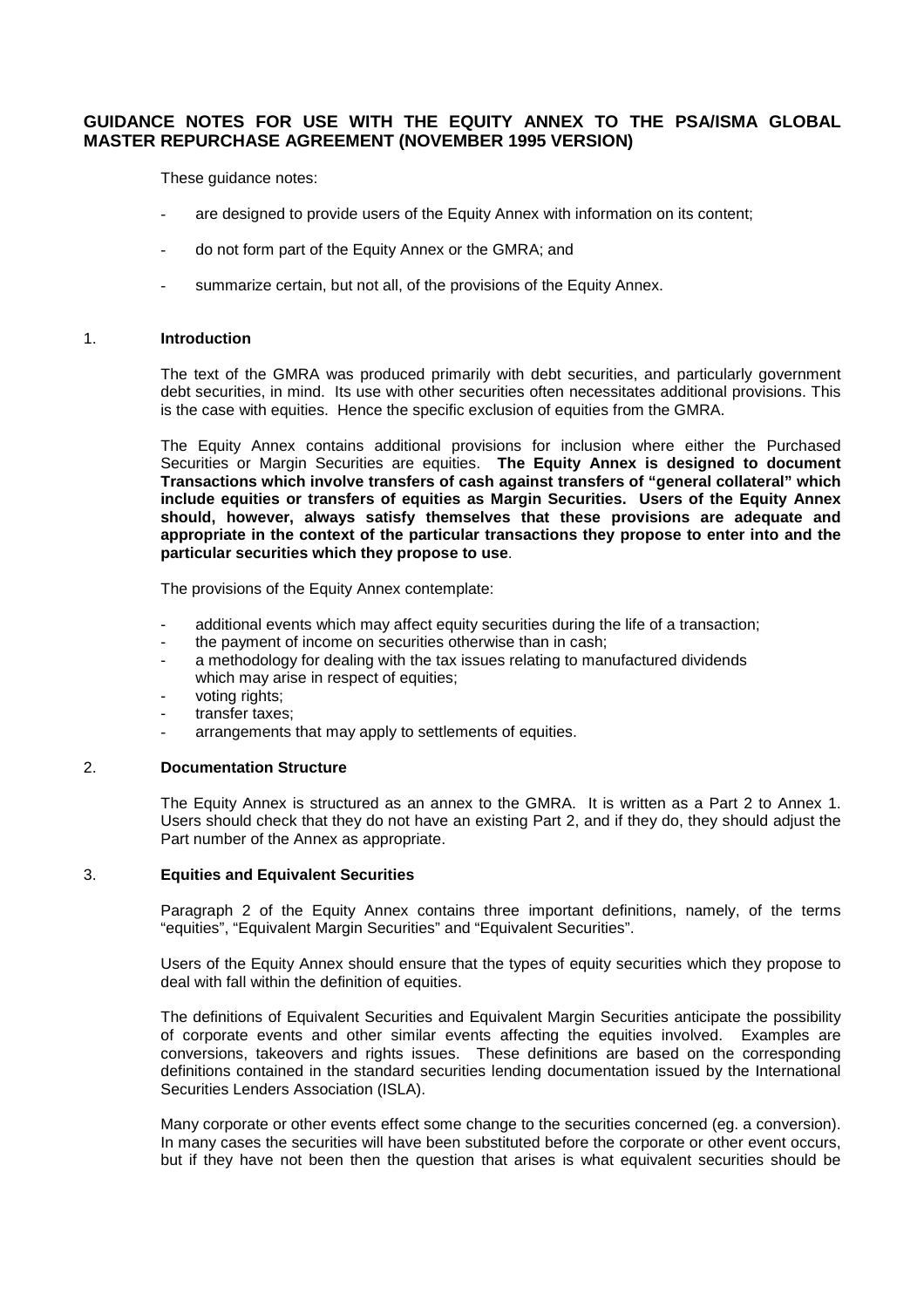returned. These definitions answer that question. They also address the situation where the event involves a choice being made or a payment being made.

#### 4. **Taxation**

Paragraph 3.4 of the Equity Annex substitutes a new and expanded paragraph 5 of the GMRA, designed particularly to deal with the position in relation to payments of Income if a repo of equities spans an Income Payment Date or an Income Payment Date arises whilst equities have been transferred as Margin Securities.

#### Non Equities

The new and expanded paragraph 5 deals with payments of Income in a special manner described below. However, new sub-paragraph 5(a) is identical to the existing paragraph 5 of GMRA except for the introduction of the words "which are not equities" in each of sub-paragraphs (i) and (ii). The reason for including this sub-paragraph in the Equity Annex is that it will not necessarily be the case, where this Amex is used, that all the securities that are involved are equities needing to be dealt with under special rules. For example, there could be a case where the securities that are repoed are equities but Margin Securities are debt securities, which may include net paying debt securities in respect of which the parties have agreed that Annex VIII (Net Paying Securities) shall apply. In such a case paragraph 5(a) will have the effect of making it clear that, in the absence of any agreement to the contrary, any manufactured payments falling to be made in respect of the debt securities are to be made on a gross basis as is the normal rule under the GMRA.

#### **Equities**

The general rule established by sub-paragraph 5(b) is that unless otherwise agreed, equity securities will be recalled prior to a dividend date, ideally by way of an agreed substitution.

**What is payable if an Income Payment occurs?** The background to the inclusion of this general rule can best be understood by first considering sub-paragraph 5(c). The underlying approach of the Equity Annex is that if an Income Payment Date occurs while securities are out on repo, the cash provider in an equity repo (the Buyer) should not normally have to pay over more than the amount receivable by him in respect of a payment of Income on the equities. In particular, in normal circumstances, the Buyer should not have to pay over a full gross amount to the Seller if in fact the amount receivable by the Buyer is net of withholding tax.

Accordingly, the drafting approach of sub-paragraph 5(c) is as follows. It stipulates as the normal rule that, where equities are out on repo over an Income Payment Date, the amount of the manufactured payment payable by the Buyer is the amount of cash received by him (net of any withholding tax deducted at source), plus any amount which the Buyer is entitled to recover from the source jurisdiction of the equities in respect of tax. If the Buyer has disposed of the equities at the relevant Income Payment Date, the paragraph 5 payment is calculated by reference to the amount that would have been obtained if the Buyer had retained them.

No amount is payable under paragraph 5(c) in respect of irrecoverable withholding tax suffered in the jurisdiction of issue, nor by reference to any tax credit benefit which the Buyer might be accorded by the authorities in its own jurisdiction.

**The preferred solution:** Given that background, a Seller is likely to prefer to take back securities over an Income Payment Date, for example where the amount which the Seller itself would receive if it held the equities at the Income Payment Date would exceed the amount which the Buyer would have to hand over to the Seller under the normal rule in paragraph 5(c) as outlined above.

Accordingly, paragraph 5(b) provides that, unless otherwise agreed, a Seller will seek to effect a substitution of equities which would otherwise still be out on repo over an Income Payment Date. As with any substitution, this will require the Buyer's agreement to it. If no substitution has been effected, the relevant Transaction will terminate before the Income Payment Date. It is recognised that a Seller should be responsible for monitoring the dividend payment dates relating to equities which he has transferred by way of repo. Accordingly, such a termination before an Income